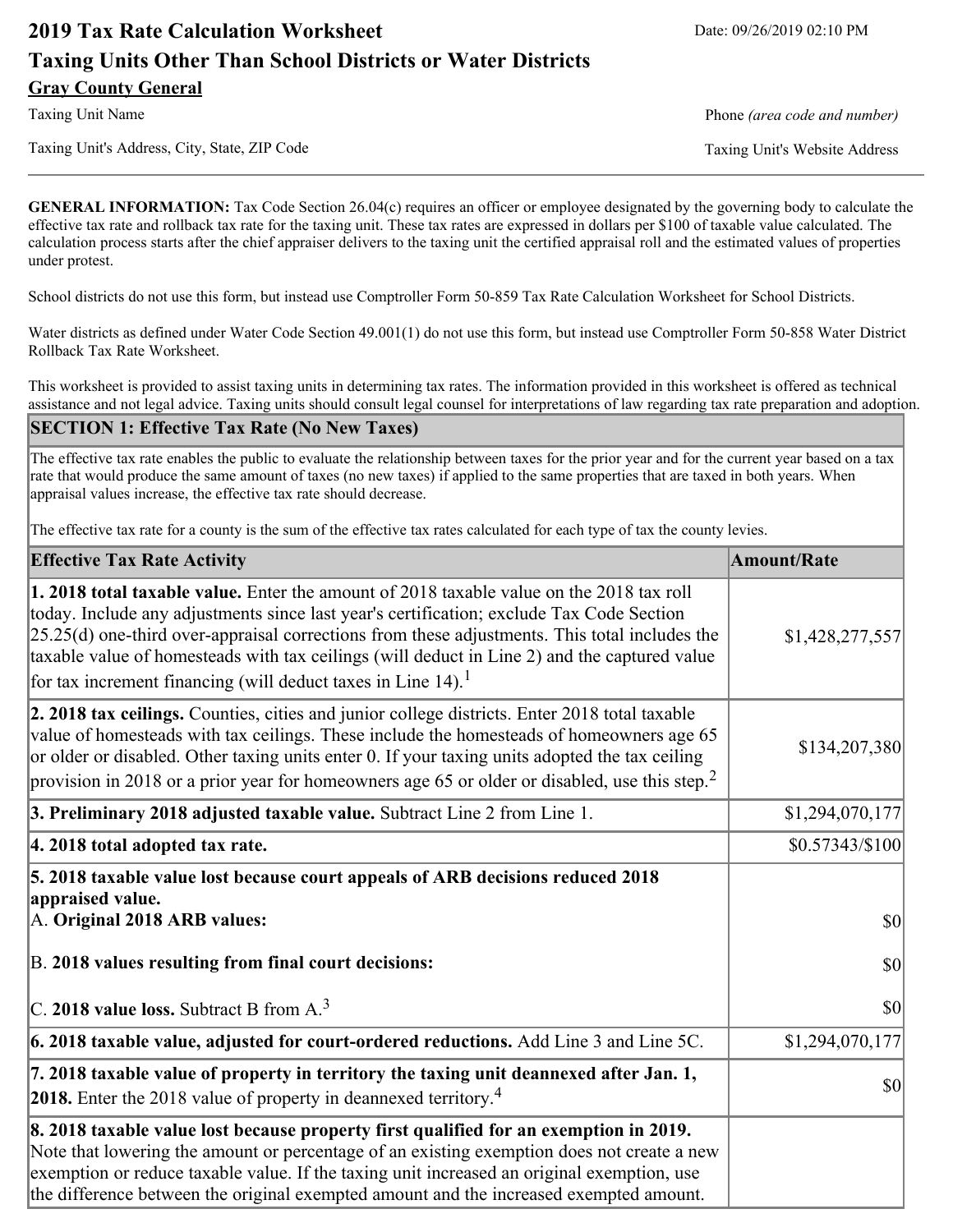| Do not include value lost due to freeport or goods-in-transit exemptions.                                                                                                                                                                                                                                                                                                                                              |                 |
|------------------------------------------------------------------------------------------------------------------------------------------------------------------------------------------------------------------------------------------------------------------------------------------------------------------------------------------------------------------------------------------------------------------------|-----------------|
| A. Absolute exemptions. Use 2018 market value:                                                                                                                                                                                                                                                                                                                                                                         | \$281,890       |
| B. Partial exemptions. 2019 exemption amount or 2019 percentage exemption times 2018<br>value:                                                                                                                                                                                                                                                                                                                         | \$1,874,410     |
| C. Value loss. Add A and $B^5$ .                                                                                                                                                                                                                                                                                                                                                                                       | \$2,156,300     |
| 9. 2018 taxable value lost because property first qualified for agricultural appraisal (1-<br>d or 1-d-1), timber appraisal, recreational/scenic appraisal or public access airport<br>special appraisal in 2019. Use only properties that qualified in 2019 for the first time; do<br>not use properties that qualified in 2018.                                                                                      |                 |
| A. 2018 market value:                                                                                                                                                                                                                                                                                                                                                                                                  | \$24,550        |
| B. 2019 productivity or special appraised value:                                                                                                                                                                                                                                                                                                                                                                       | \$10,000        |
| C. Value loss. Subtract B from $A6$                                                                                                                                                                                                                                                                                                                                                                                    | \$14,550        |
| 10. Total adjustments for lost value. Add lines 7, 8C and 9C.                                                                                                                                                                                                                                                                                                                                                          | \$2,170,850     |
| 11. 2018 adjusted taxable value. Subtract Line 10 from Line 6.                                                                                                                                                                                                                                                                                                                                                         | \$1,291,899,327 |
| 12. Adjusted 2018 taxes. Multiply Line 4 by Line 11 and divide by \$100.                                                                                                                                                                                                                                                                                                                                               | \$7,408,138     |
| 13. Taxes refunded for years preceding tax year 2018. Enter the amount of taxes refunded<br>by the taxing unit for tax years preceding tax year 2018. Types of refunds include court<br>decisions, Tax Code Section 25.25(b) and (c) corrections and Tax Code Section 31.11<br>payment errors. Do not include refunds for tax year 2018. This line applies only to tax years<br>preceding tax year $2018$ <sup>7</sup> | \$2,183         |
| 14. Taxes in tax increment financing (TIF) for tax year 2018. Enter the amount of taxes<br>paid into the tax increment fund for a reinvestment zone as agreed by the taxing unit. If the<br>taxing unit has no 2019 captured appraised value in Line 16D, enter $08$                                                                                                                                                   | $ 10\rangle$    |
| 15. Adjusted 2018 taxes with refunds and TIF adjustment. Add Lines 12 and 13, subtract<br>Line $149$                                                                                                                                                                                                                                                                                                                   | \$7,410,321     |
| 16. Total 2019 taxable value on the 2019 certified appraisal roll today. This value<br>includes only certified values and includes the total taxable value of homesteads with tax<br>ceilings (will deduct in Line 18). These homesteads include homeowners age 65 or older or<br>disabled. $10$                                                                                                                       |                 |
| A. Certified values:                                                                                                                                                                                                                                                                                                                                                                                                   | \$1,531,868,270 |
| B. Counties: Include railroad rolling stock values certified by the Comptroller's office:                                                                                                                                                                                                                                                                                                                              | \$4,847,745     |
| C. Pollution control and energy storage system exemption: Deduct the value of property<br>exempted for the current tax year for the first time as pollution control or energy storage<br>system property:                                                                                                                                                                                                              | \$0             |
| D. Tax increment financing: Deduct the 2019 captured appraised value of property taxable<br>by a taxing unit in a tax increment financing zone for which the 2019 taxes will be deposited<br>into the tax increment fund. Do not include any new property value that will be included in<br>Line 21 below. <sup>11</sup>                                                                                               | \$0             |
| <b>E. Total 2019 value.</b> Add A and B, then subtract C and D.                                                                                                                                                                                                                                                                                                                                                        | \$1,536,716,015 |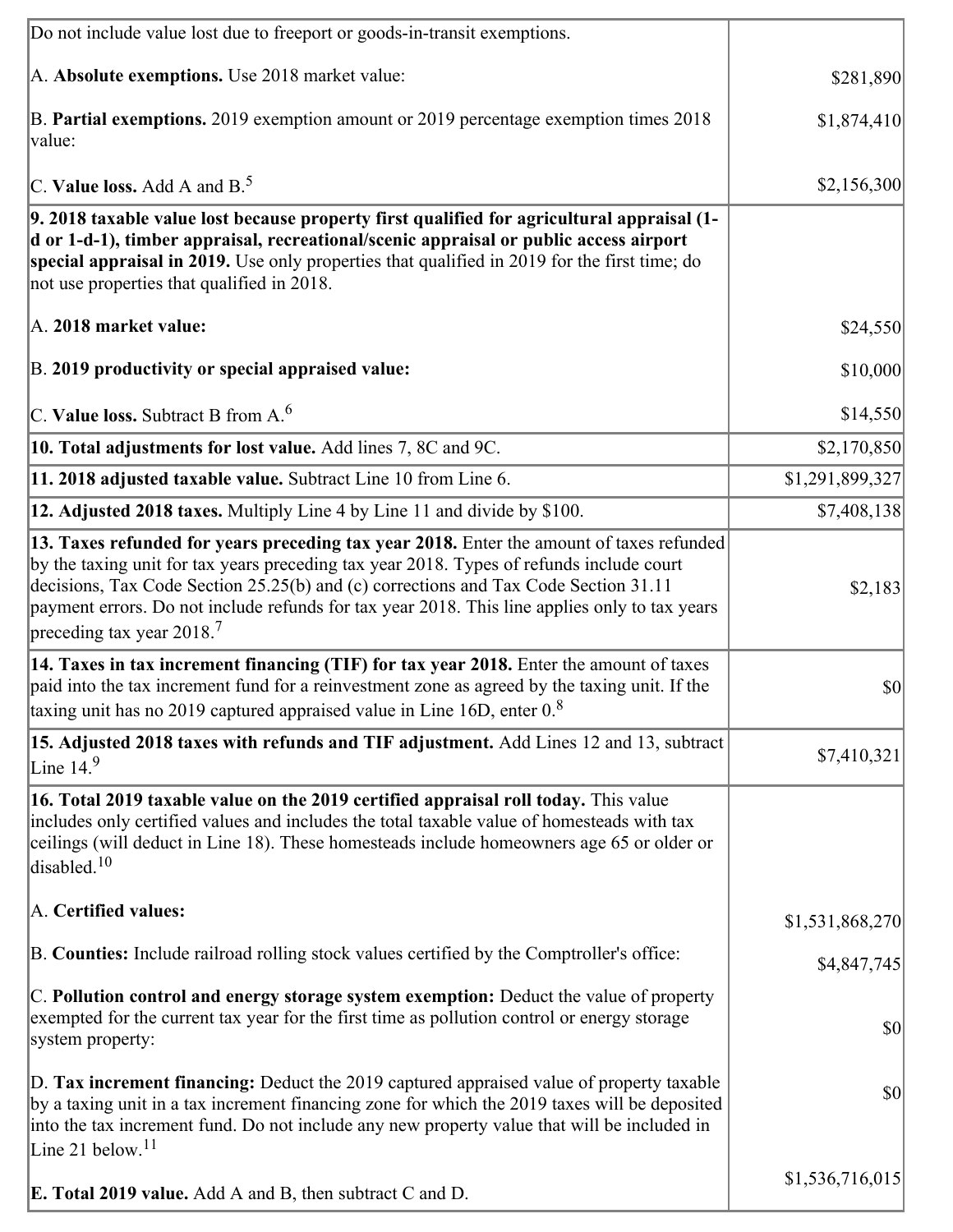| $ 17$ . Total value of properties under protest or not included on certified appraisal roll. <sup>12</sup>                                                                                                                                                                                                                                                                                                                                                                                                                                                                                                                                                         |                                     |
|--------------------------------------------------------------------------------------------------------------------------------------------------------------------------------------------------------------------------------------------------------------------------------------------------------------------------------------------------------------------------------------------------------------------------------------------------------------------------------------------------------------------------------------------------------------------------------------------------------------------------------------------------------------------|-------------------------------------|
| A. 2019 taxable value of properties under protest. The chief appraiser certifies a list of<br>properties still under ARB protest. The list shows the appraisal district's value and the<br>taxpayer's claimed value, if any, or an estimate of the value if the taxpayer wins. For each of<br>the properties under protest, use the lowest of these values. Enter the total value. <sup>13</sup>                                                                                                                                                                                                                                                                   | \$1,425,148                         |
| B. 2019 value of properties not under protest or included on certified appraisal roll.<br>The chief appraiser gives taxing units a list of those taxable properties that the chief<br>appraiser knows about, but are not included in the appraisal roll certification. These<br>properties also are not on the list of properties that are still under protest. On this list of<br>properties, the chief appraiser includes the market value, appraised value and exemptions for<br>the preceding year and a reasonable estimate of the market value, appraised value and<br>exemptions for the current year. Use the lower market, appraised or taxable value (as | $\vert \mathbf{S} \mathbf{0} \vert$ |
| appropriate). Enter the total value. <sup>14</sup><br>C. Total value under protest or not certified: Add A and B.                                                                                                                                                                                                                                                                                                                                                                                                                                                                                                                                                  | \$1,425,148                         |
| 18. 2019 tax ceilings. Counties, cities and junior colleges enter 2019 total taxable value of<br>homesteads with tax ceilings. These include the homesteads of homeowners age 65 or older<br>or disabled. Other taxing units enter 0. If your taxing units adopted the tax ceiling provision<br>in 2018 or a prior year for homeowners age 65 or older or disabled, use this step. <sup>15</sup>                                                                                                                                                                                                                                                                   | \$140,034,630                       |
| 19. 2019 total taxable value. Add Lines 16E and 17C. Subtract Line 18.                                                                                                                                                                                                                                                                                                                                                                                                                                                                                                                                                                                             | \$1,398,106,533                     |
| 20. Total 2019 taxable value of properties in territory annexed after Jan. 1, 2018.<br>Include both real and personal property. Enter the 2019 value of property in territory<br>$\alpha$ annexed. <sup>16</sup>                                                                                                                                                                                                                                                                                                                                                                                                                                                   | $ 10\rangle$                        |
| 21. Total 2019 taxable value of new improvements and new personal property located<br>in new improvements. New means the item was not on the appraisal roll in 2018. An<br>improvement is a building, structure, fixture or fence erected on or affixed to land. New<br>additions to existing improvements may be included if the appraised value can be<br>determined. New personal property in a new improvement must have been brought into the<br>taxing unit after Jan. 1, 2018, and be located in a new improvement. New improvements do<br>include property on which a tax abatement agreement has expired for $2019$ . <sup>17</sup>                       | \$2,488,450                         |
| 22. Total adjustments to the 2019 taxable value. Add Lines 20 and 21.                                                                                                                                                                                                                                                                                                                                                                                                                                                                                                                                                                                              | \$2,488,450                         |
| 23. 2019 adjusted taxable value. Subtract Line 22 from Line 19.                                                                                                                                                                                                                                                                                                                                                                                                                                                                                                                                                                                                    | \$1,395,618,083                     |
| 24. 2019 effective tax rate. Divide Line 15 by Line 23 and multiply by $$100$ . <sup>18</sup>                                                                                                                                                                                                                                                                                                                                                                                                                                                                                                                                                                      | \$0.53097/\$100                     |
| 25. COUNTIES ONLY. Add together the effective tax rates for each type of tax the county<br>levies. The total is the 2019 county effective tax rate. <sup>19</sup>                                                                                                                                                                                                                                                                                                                                                                                                                                                                                                  | \$0.59593/\$100                     |

- 
- <sup>1</sup>Tex. Tax Code Section 26.012(14) <sup>9</sup>Tex. Tax Code Section 26.012(13) <sup>9</sup>Tex. Tax Code Section 26.012
- <sup>2</sup>Tex. Tax Code Section 26.012(14) <sup>10</sup>Tex. Tax Code Section 26.012<br><sup>3</sup>Tex. Tax Code Section 26.03(c) <sup>11</sup>Tex. Tax Code Section 26.03(c)
- ${}^{3}$ Tex. Tax Code Section 26.012(13)<br> ${}^{4}$ Tex. Tax Code Section 26.012(15)
- -
- <sup>12</sup>Tex. Tax Code Section 26.01(c) and (d) <sup>13</sup>Tex. Tax Code Section 26.01(c) <sup>5</sup>Tex. Tax Code Section 26.012(15) <sup>13</sup>Tex. Tax Code Section 26.01(c)<br><sup>6</sup>Tex. Tax Code Section 26.012(15) <sup>14</sup>Tex. Tax Code Section 26.01(d)
- <sup>6</sup>Tex. Tax Code Section 26.012(15) <sup>14</sup>Tex. Tax Code Section 26.01(d)<br><sup>7</sup>Tex. Tax Code Section 26.012(13) <sup>15</sup>Tex. Tax Code Section 26.012(6)
- $7$ Tex. Tax Code Section 26.012(13)<br><sup>8</sup>Tex. Tax Code Section 26.03(c)
- $16$ Tex. Tax Code Section 26.012(17)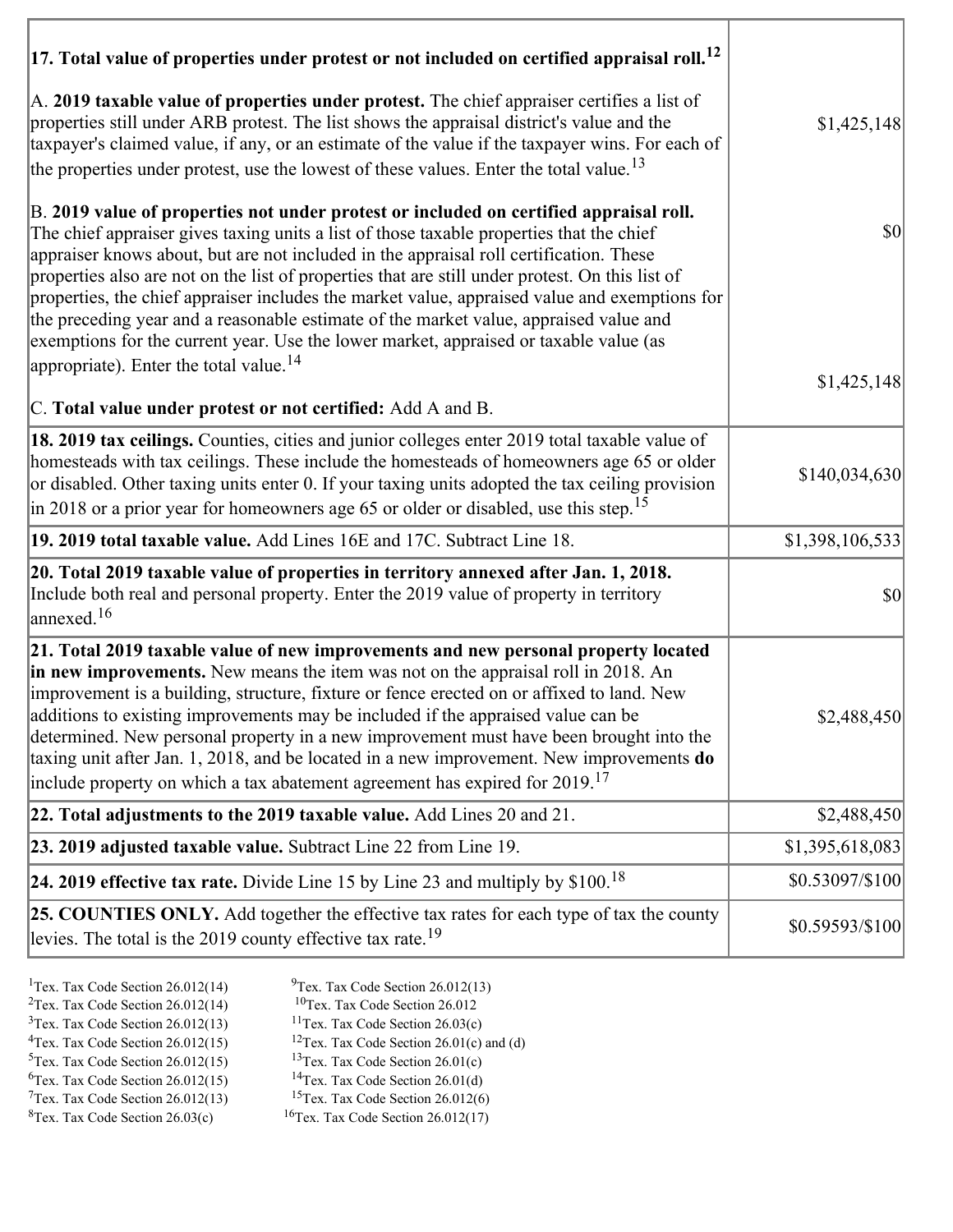## **SECTION 2: Rollback Tax Rate**

The rollback tax rate is split into two separate rates:

- 1. **Maintenance and Operations (M&O):** The M&O portion is the tax rate that is needed to raise the same amount of taxes that the taxing unit levied in the prior year plus eight percent. This rate accounts for such things as salaries, utilities and day-to-day operations.
- 2. **Debt:** The debt tax rate includes the debt service necessary to pay the taxing unit's debt payments in the coming year. This rate accounts for principal and interest on bonds and other debt secured by property tax revenue.

The rollback tax rate for a county is the sum of the rollback tax rates calculated for each type of tax the county levies. In most cases the rollback tax rate exceeds the effective tax rate, but occasionally decreases in a taxing unit's debt service will cause the effective tax rate to be higher than the rollback tax rate.

| <b>Rollback Tax Rate Activity</b>                                                                                                                                                                                                                                                                                                                                                                                                                                                                                                                                                                                                                                       | <b>Amount/Rate</b>                  |
|-------------------------------------------------------------------------------------------------------------------------------------------------------------------------------------------------------------------------------------------------------------------------------------------------------------------------------------------------------------------------------------------------------------------------------------------------------------------------------------------------------------------------------------------------------------------------------------------------------------------------------------------------------------------------|-------------------------------------|
| 26. 2018 maintenance and operations ( $M&O$ ) tax rate.                                                                                                                                                                                                                                                                                                                                                                                                                                                                                                                                                                                                                 | $$0.56604/\$100$                    |
| 27. 2018 adjusted taxable value. Enter the amount from Line 11.                                                                                                                                                                                                                                                                                                                                                                                                                                                                                                                                                                                                         | \$1,291,899,327                     |
| 28. 2018 M&O taxes.                                                                                                                                                                                                                                                                                                                                                                                                                                                                                                                                                                                                                                                     |                                     |
| A. Multiply Line 26 by Line 27 and divide by \$100.                                                                                                                                                                                                                                                                                                                                                                                                                                                                                                                                                                                                                     | \$7,312,666                         |
| B. Cities, counties and hospital districts with additional sales tax: Amount of additional<br>sales tax collected and spent on M&O expenses in 2018. Enter amount from full year's sales<br>tax revenue spent for M&O in 2018 fiscal year, if any. Other taxing units enter 0. Counties<br>exclude any amount that was spent for economic development grants from the amount of<br>sales tax spent.                                                                                                                                                                                                                                                                     | $\vert \mathbf{S} \mathbf{O} \vert$ |
| C. Counties: Enter the amount for the state criminal justice mandate. If second or later year,<br>the amount is for increased cost above last year's amount. Other taxing units enter 0.                                                                                                                                                                                                                                                                                                                                                                                                                                                                                | $ 10\rangle$                        |
| D. Transferring function: If discontinuing all of a department, function or activity and<br>transferring it to another taxing unit by written contract, enter the amount spent by the taxing<br>unit discontinuing the function in the 12 months preceding the month of this calculation. If<br>the taxing unit did not operate this function for this 12-month period, use the amount spent<br>in the last full fiscal year in which the taxing unit operated the function. The taxing unit<br>discontinuing the function will subtract this amount in H below. The taxing unit receiving<br>the function will add this amount in H below. Other taxing units enter 0. | $ 10\rangle$                        |
| E. Taxes refunded for years preceding tax year 2018: Enter the amount of M&O taxes<br>refunded in the preceding year for taxes before that year. Types of refunds include court<br>decisions, Tax Code Section 25.25(b) and (c) corrections and Section 31.11 payment errors.<br>Do not include refunds for tax year 2018. This line applies only to tax years preceding tax<br> year 2018.                                                                                                                                                                                                                                                                             | \$2,169                             |
| F. Enhanced indigent health care expenditures: Enter the increased amount for the<br>current year's enhanced indigent health care expenditures above the preceding tax year's<br>enhanced indigent health care expenditures, less any state assistance.                                                                                                                                                                                                                                                                                                                                                                                                                 | $\vert \mathbf{S} \mathbf{0} \vert$ |
| G. Taxes in TIF: Enter the amount of taxes paid into the tax increment fund for a<br>reinvestment zone as agreed by the taxing unit. If the taxing unit has no 2019 captured<br>appraised value in Line 16D, enter 0.                                                                                                                                                                                                                                                                                                                                                                                                                                                   | $ 10\rangle$                        |
| H. Adjusted M&O Taxes. Add A, B, C, E and F. For taxing unit with D, subtract if<br>discontinuing function and add if receiving function. Subtract G.                                                                                                                                                                                                                                                                                                                                                                                                                                                                                                                   | \$7,314,835                         |
| 29. 2019 adjusted taxable value. Enter Line 23 from the Effective Tax Rate Worksheet.                                                                                                                                                                                                                                                                                                                                                                                                                                                                                                                                                                                   | \$1,395,618,083                     |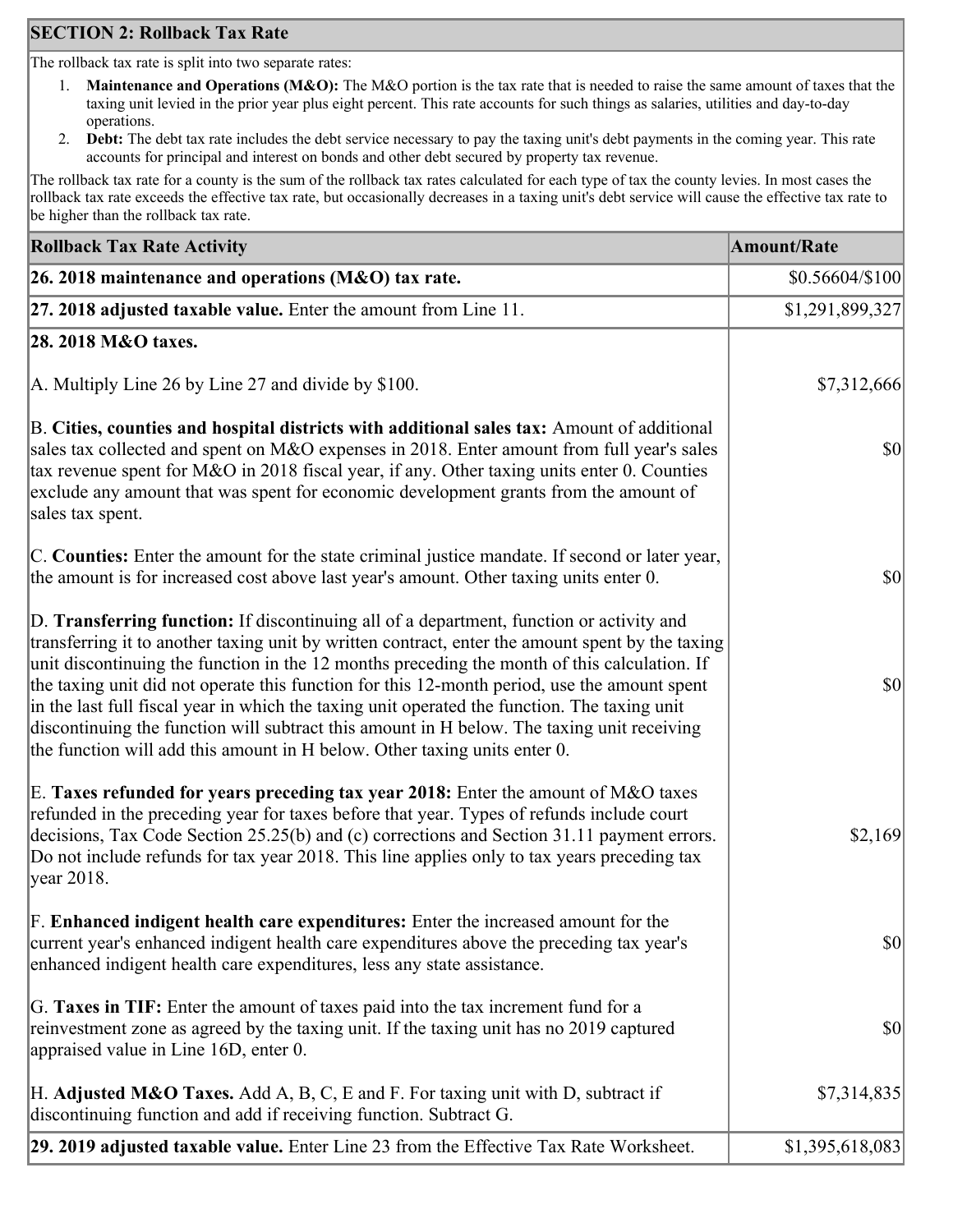| 30. 2019 effective maintenance and operations rate. Divide Line 28H by Line 29 and<br>multiply by \$100.                                                                                                                                                                                                                                                                                      | \$0.52413/\$100 |
|-----------------------------------------------------------------------------------------------------------------------------------------------------------------------------------------------------------------------------------------------------------------------------------------------------------------------------------------------------------------------------------------------|-----------------|
| $31.2019$ rollback maintenance and operation rate. Multiply Line 30 by 1.08.                                                                                                                                                                                                                                                                                                                  | \$0.56606/\$100 |
| 32. Total 2019 debt to be paid with property taxes and additional sales tax revenue.<br>Debt means the interest and principal that will be paid on debts that:<br>$(1)$ are paid by property taxes,<br>$(2)$ are secured by property taxes,<br>$(3)$ are scheduled for payment over a period longer than one year and<br>(4) are not classified in the taxing unit's budget as $M&O$ expenses |                 |
| A. Debt also includes contractual payments to other taxing units that have incurred debts on<br>behalf of this taxing unit, if those debts meet the four conditions above. Include only<br>amounts that will be paid from property tax revenue. Do not include appraisal district budget<br>payments. Enter debt amount.                                                                      | \$113,944       |
| B. Subtract unencumbered fund amount used to reduce total debt.                                                                                                                                                                                                                                                                                                                               | \$1,518         |
| C. Subtract <b>amount paid</b> from other resources.                                                                                                                                                                                                                                                                                                                                          |                 |
| D. Adjusted debt. Subtract B and C from A.                                                                                                                                                                                                                                                                                                                                                    | \$0             |
|                                                                                                                                                                                                                                                                                                                                                                                               | \$112,426       |
| 33. Certified 2018 excess debt collections. Enter the amount certified by the collector.                                                                                                                                                                                                                                                                                                      | \$0             |
| 34. Adjusted 2019 debt. Subtract Line 33 from Line 32D.                                                                                                                                                                                                                                                                                                                                       | \$112,426       |
| 35. Certified 2019 anticipated collection rate. Enter the rate certified by the collector. If<br>the rate is 100 percent or greater, enter 100 percent.                                                                                                                                                                                                                                       | 100.00%         |
| 36. 2019 debt adjusted for collections. Divide Line 34 by Line 35                                                                                                                                                                                                                                                                                                                             | \$112,426       |
| 37. 2019 total taxable value. Enter the amount on Line 19.                                                                                                                                                                                                                                                                                                                                    | \$1,398,106,533 |
| <b>38. 2019 debt tax rate.</b> Divide Line 36 by Line 37 and multiply by \$100.                                                                                                                                                                                                                                                                                                               | \$0.00804/\$100 |
| 39. 2019 rollback tax rate. Add Lines 31 and 38.                                                                                                                                                                                                                                                                                                                                              | \$0.57410/\$100 |
| 40. COUNTIES ONLY. Add together the rollback tax rates for each type of tax the county<br>levies. The total is the 2019 county rollback tax rate.                                                                                                                                                                                                                                             | \$0.64425/\$100 |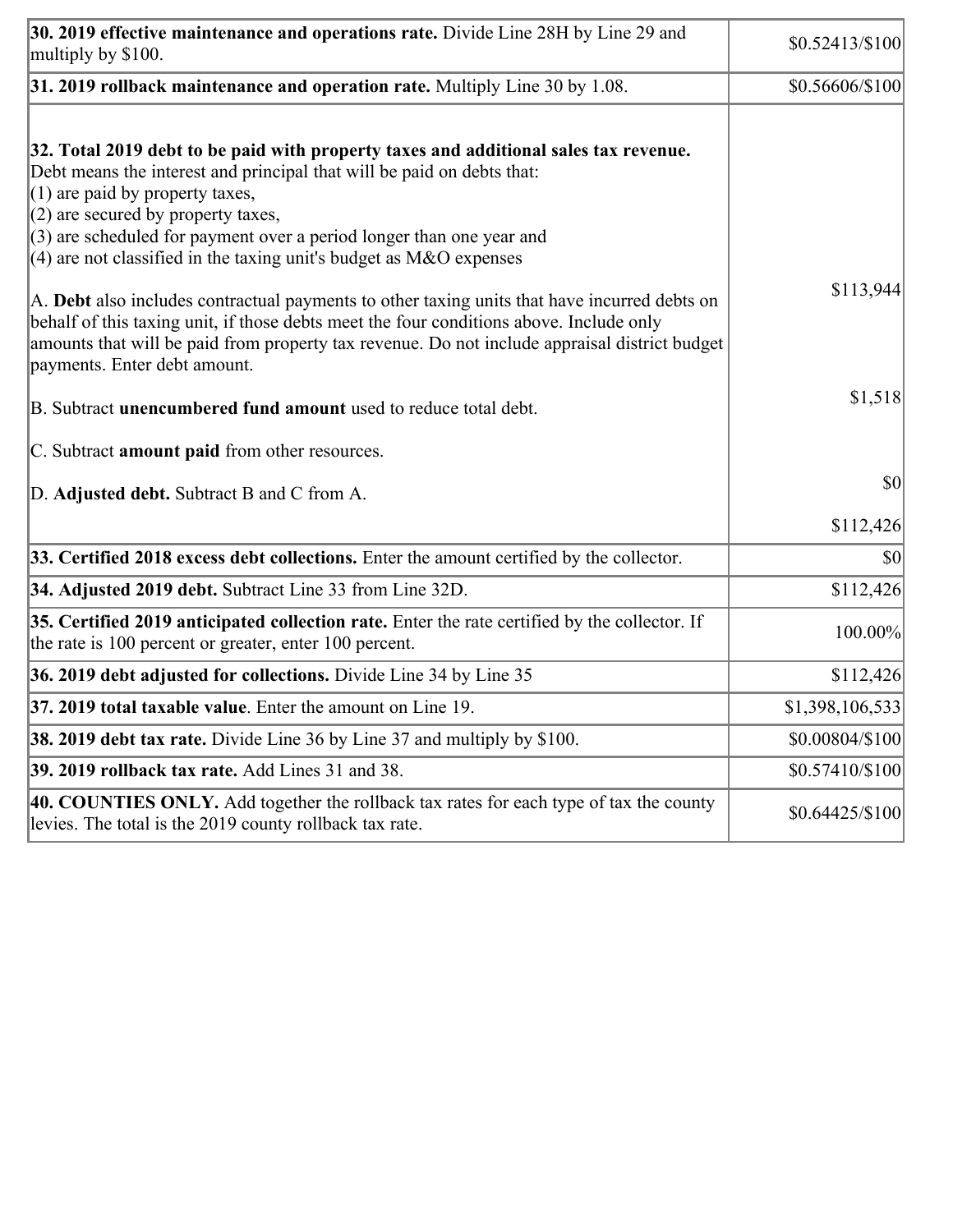# **2019 Tax Rate Calculation Worksheet** Date: 09/26/2019 02:10 PM **Taxing Units Other Than School Districts or Water Districts Gray County General** \_\_\_\_\_\_\_\_\_\_\_\_\_\_\_\_\_\_\_\_\_\_\_\_\_

Taxing Unit Name **Phone** *(area code and number)* Phone *(area code and number)* 

Taxing Unit's Address, City, State, Zip Taxing Unit's Website Address

**GENERAL INFORMATION:** Tax Code Section 26.04(c) requires an officer or employee designated by the governing body to calculate the effective tax rate and rollback tax rate for the taxing unit. These tax rates are expressed in dollars per \$100 of taxable value calculated. The calculation process starts after the chief appraiser delivers to the taxing unit the certified appraisal roll and the estimated values of properties under protest.

**\_\_\_\_\_\_\_\_\_\_\_\_\_\_\_\_\_\_\_\_\_\_\_\_\_\_\_\_\_\_\_\_\_\_** \_\_\_\_\_\_\_\_\_\_\_\_\_\_\_\_\_\_\_\_\_\_\_\_\_

School districts do not use this form, but instead use Comptroller Form 50-859 Tax Rate Calculation Worksheet for School Districts.

Water districts as defined under Water Code Section 49.001(1) do not use this form, but instead use Comptroller Form 50-858 Water District Rollback Tax Rate Worksheet.

This worksheet is provided to assist taxing units in determining tax rates. The information provided in this worksheet is offered as technical assistance and not legal advice. Taxing units should consult legal counsel for interpretations of law regarding tax rate preparation and adoption.

#### **SECTION 1: Effective Tax Rate (No New Taxes) (Farm to Market/ Flood Control Fund)**

The effective tax rate enables the public to evaluate the relationship between taxes for the prior year and for the current year based on a tax rate that would produce the same amount of taxes (no new taxes) if applied to the same properties that are taxed in both years. When appraisal values increase, the effective tax rate should decrease.

The effective tax rate for a county is the sum of the effective tax rates calculated for each type of tax the county levies.

| <b>Effective Tax Rate Activity</b>                                                                                                                                                                                                                                                                                                                                                                                                                                             | <b>Amount/Rate</b> |
|--------------------------------------------------------------------------------------------------------------------------------------------------------------------------------------------------------------------------------------------------------------------------------------------------------------------------------------------------------------------------------------------------------------------------------------------------------------------------------|--------------------|
| <b>1. 2018 total taxable value.</b> Enter the amount of 2018 taxable value on the 2018 tax roll<br>today. Include any adjustments since last year's certification; exclude Tax Code Section<br>$[25.25(d)$ one-third over-appraisal corrections from these adjustments. This total includes the<br>taxable value of homesteads with tax ceilings (will deduct in Line 2) and the captured value<br>for tax increment financing (will deduct taxes in Line $14$ ). <sup>1</sup> | \$1,401,081,156    |
| 2. 2018 tax ceilings. Counties, cities and junior college districts. Enter 2018 total taxable<br>value of homesteads with tax ceilings. These include the homesteads of homeowners age 65<br>or older or disabled. Other taxing units enter 0. If your taxing units adopted the tax ceiling<br>provision in 2018 or a prior year for homeowners age 65 or older or disabled, use this step. <sup>2</sup>                                                                       | \$133,654,620      |
| 3. Preliminary 2018 adjusted taxable value. Subtract Line 2 from Line 1.                                                                                                                                                                                                                                                                                                                                                                                                       | \$1,267,426,536    |
| 4. 2018 total adopted tax rate.                                                                                                                                                                                                                                                                                                                                                                                                                                                | \$0.07122/\$100    |
| 5. 2018 taxable value lost because court appeals of ARB decisions reduced 2018<br>appraised value.                                                                                                                                                                                                                                                                                                                                                                             |                    |
| A. Original 2018 ARB values:                                                                                                                                                                                                                                                                                                                                                                                                                                                   | $ 10\rangle$       |
| B. 2018 values resulting from final court decisions:                                                                                                                                                                                                                                                                                                                                                                                                                           | $ 10\rangle$       |
| C. 2018 value loss. Subtract B from $A3$                                                                                                                                                                                                                                                                                                                                                                                                                                       | $ 10\rangle$       |
| $\vert$ 6. 2018 taxable value, adjusted for court-ordered reductions. Add Line 3 and Line 5C.                                                                                                                                                                                                                                                                                                                                                                                  | \$1,267,426,536    |
| 7. 2018 taxable value of property in territory the taxing unit deannexed after Jan. 1,<br><b>2018.</b> Enter the 2018 value of property in deannexed territory. <sup>4</sup>                                                                                                                                                                                                                                                                                                   | $ 10\rangle$       |
| 8. 2018 taxable value lost because property first qualified for an exemption in 2019.<br>Note that lowering the amount or percentage of an existing exemption does not create a new<br>exemption or reduce taxable value. If the taxing unit increased an original exemption, use                                                                                                                                                                                              |                    |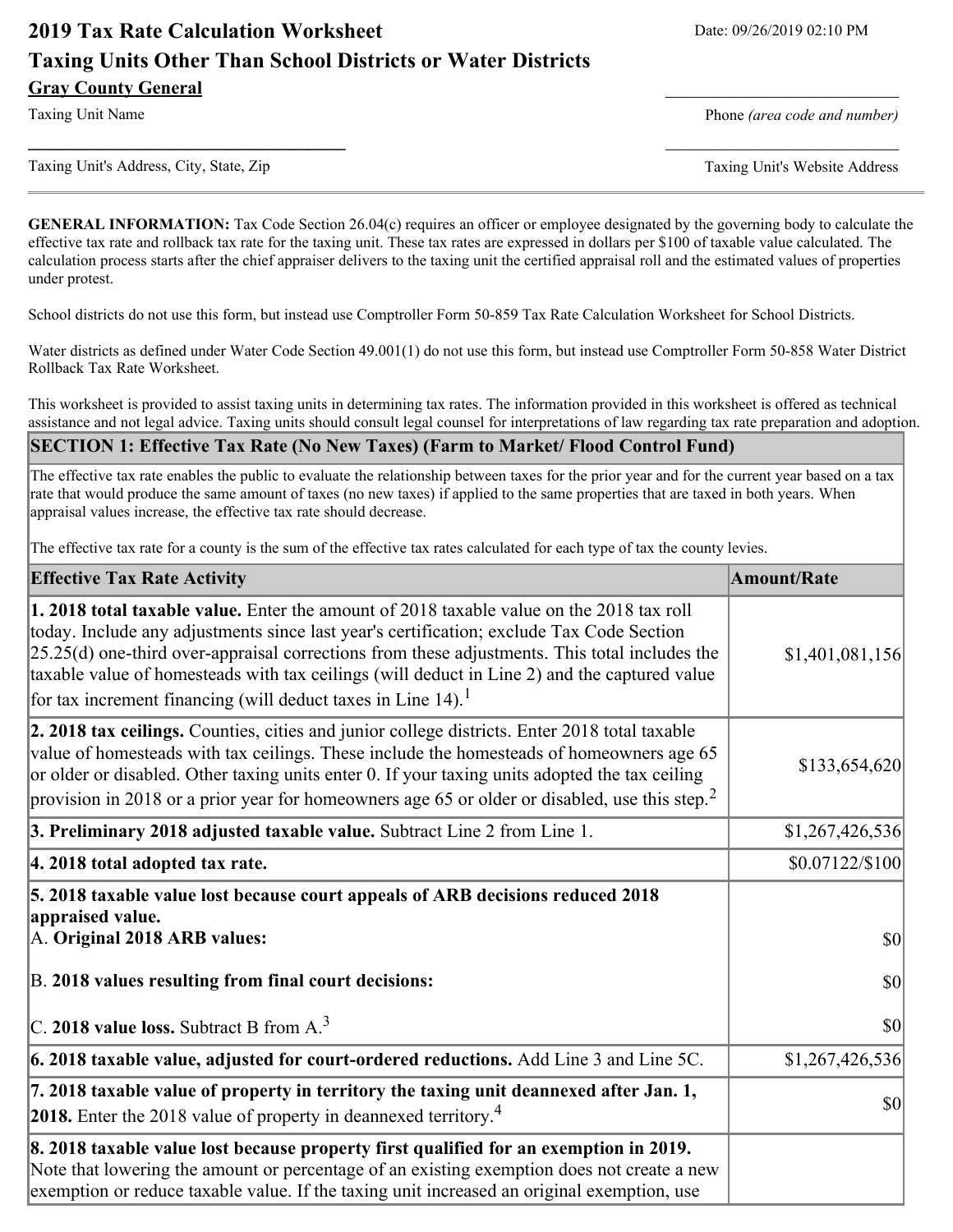| the difference between the original exempted amount and the increased exempted amount.<br>Do not include value lost due to freeport or goods-in-transit exemptions.                                                                                                                                                                                                                                                        |                 |
|----------------------------------------------------------------------------------------------------------------------------------------------------------------------------------------------------------------------------------------------------------------------------------------------------------------------------------------------------------------------------------------------------------------------------|-----------------|
| A. Absolute exemptions. Use 2018 market value:                                                                                                                                                                                                                                                                                                                                                                             | \$281,890       |
| B. Partial exemptions. 2019 exemption amount or 2019 percentage exemption times 2018<br>value:                                                                                                                                                                                                                                                                                                                             | \$1,574,410     |
| C. Value loss. Add A and $B^5$                                                                                                                                                                                                                                                                                                                                                                                             | \$1,856,300     |
| 9. 2018 taxable value lost because property first qualified for agricultural appraisal (1-<br>d or 1-d-1), timber appraisal, recreational/scenic appraisal or public access airport<br>special appraisal in 2019. Use only properties that qualified in 2019 for the first time; do<br>not use properties that qualified in 2018.                                                                                          |                 |
| A. 2018 market value:                                                                                                                                                                                                                                                                                                                                                                                                      | \$24,550        |
| B. 2019 productivity or special appraised value:                                                                                                                                                                                                                                                                                                                                                                           | \$10,000        |
| C. Value loss. Subtract B from $A6$                                                                                                                                                                                                                                                                                                                                                                                        | \$14,550        |
| 10. Total adjustments for lost value. Add lines 7, 8C and 9C.                                                                                                                                                                                                                                                                                                                                                              | \$1,870,850     |
| 11. 2018 adjusted taxable value. Subtract Line 10 from Line 6.                                                                                                                                                                                                                                                                                                                                                             | \$1,265,555,686 |
| 12. Adjusted 2018 taxes. Multiply Line 4 by Line 11 and divide by \$100.                                                                                                                                                                                                                                                                                                                                                   | \$901,328       |
| 13. Taxes refunded for tax years preceding tax year 2018. Enter the amount of taxes<br>refunded by the taxing unit for tax years preceding tax year 2018. Types of refunds include<br>court decisions, Tax Code Section 25.25(b) and (c) corrections and Tax Code Section 31.11<br>payment errors. Do not include refunds for tax year 2018. This line applies only to tax years<br>preceding tax year $2018$ <sup>7</sup> | \$209           |
| 14. Taxes in tax increment financing (TIF) for tax year 2018. Enter the amount of taxes<br>paid into the tax increment fund for a reinvestment zone as agreed by the taxing unit. If the<br>taxing unit has no 2019 captured appraised value in Line 16D, enter $0.8$                                                                                                                                                      | $ 10\rangle$    |
| 15. Adjusted 2018 taxes with refunds and TIF adjustment. Add Lines 12 and 13, subtract<br>Line $14.9$                                                                                                                                                                                                                                                                                                                      | \$901,537       |
| 16. Total 2019 taxable value on the 2019 certified appraisal roll today. This value<br>includes only certified values and includes the total taxable value of homesteads with tax<br>ceilings (will deduct in Line 18). These homesteads include homeowners age 65 or older or<br>disabled. <sup>10</sup>                                                                                                                  |                 |
| A. Certified values:                                                                                                                                                                                                                                                                                                                                                                                                       | \$1,523,530,780 |
| B. Counties: Include railroad rolling stock values certified by the Comptroller's office:                                                                                                                                                                                                                                                                                                                                  | \$4,847,745     |
| C. Pollution control and energy storage system exemption: Deduct the value of property<br>exempted for the current tax year for the first time as pollution control or energy storage<br>system property:                                                                                                                                                                                                                  | \$0             |
| D. Tax increment financing: Deduct the 2019 captured appraised value of property taxable<br>by a taxing unit in a tax increment financing zone for which the 2019 taxes will be deposited<br>into the tax increment fund. Do not include any new property value that will be included in                                                                                                                                   | $ 10\rangle$    |
| Line 21 below. <sup>11</sup>                                                                                                                                                                                                                                                                                                                                                                                               | \$1,528,378,525 |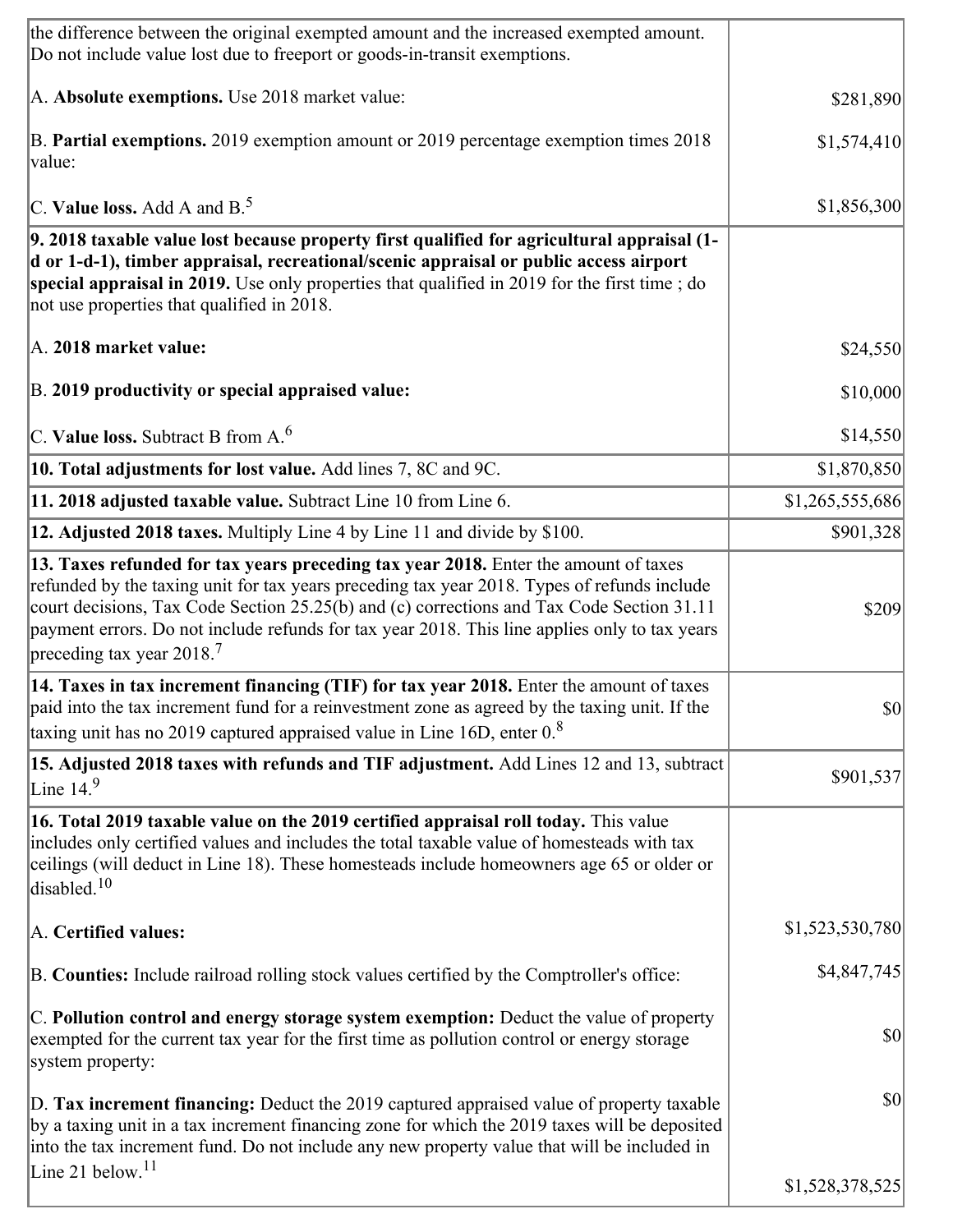| <b>E. Total 2019 value.</b> Add A and B, then subtract C and D.                                                                                                                                                                                                                                                                                                                                                                                                                                                                                                                                                                                                    |                 |
|--------------------------------------------------------------------------------------------------------------------------------------------------------------------------------------------------------------------------------------------------------------------------------------------------------------------------------------------------------------------------------------------------------------------------------------------------------------------------------------------------------------------------------------------------------------------------------------------------------------------------------------------------------------------|-----------------|
| $ 17$ . Total value of properties under protest or not included on certified appraisal roll. <sup>12</sup>                                                                                                                                                                                                                                                                                                                                                                                                                                                                                                                                                         |                 |
| A. 2019 taxable value of properties under protest. The chief appraiser certifies a list of<br>properties still under ARB protest. The list shows the appraisal district's value and the<br>taxpayer's claimed value, if any, or an estimate of the value if the taxpayer wins. For each of<br>the properties under protest, use the lowest of these values. Enter the total value. <sup>13</sup>                                                                                                                                                                                                                                                                   | \$1,425,148     |
| B. 2019 value of properties not under protest or included on certified appraisal roll.<br>The chief appraiser gives taxing units a list of those taxable properties that the chief<br>appraiser knows about, but are not included in the appraisal roll certification. These<br>properties also are not on the list of properties that are still under protest. On this list of<br>properties, the chief appraiser includes the market value, appraised value and exemptions for<br>the preceding year and a reasonable estimate of the market value, appraised value and<br>exemptions for the current year. Use the lower market, appraised or taxable value (as | $ 10\rangle$    |
| appropriate). Enter the total value. <sup>14</sup><br>C. Total value under protest or not certified: Add A and B.                                                                                                                                                                                                                                                                                                                                                                                                                                                                                                                                                  | \$1,425,148     |
| 18. 2019 tax ceilings. Counties, cities and junior colleges enter 2019 total taxable value of<br>homesteads with tax ceilings. These include the homesteads of homeowners age 65 or older<br>or disabled. Other taxing units enter 0. If your taxing units adopted the tax ceiling provision<br>$\vert$ in 2018 or a prior year for homeowners age 65 or older or disabled, use this step. <sup>15</sup>                                                                                                                                                                                                                                                           | \$139,506,460   |
| 19. 2019 total taxable value. Add Lines 16E and 17C. Subtract Line 18.                                                                                                                                                                                                                                                                                                                                                                                                                                                                                                                                                                                             | \$1,390,297,213 |
| 20. Total 2019 taxable value of properties in territory annexed after Jan. 1, 2018.<br>Include both real and personal property. Enter the 2019 value of property in territory<br>$\text{lanned}$ . <sup>16</sup>                                                                                                                                                                                                                                                                                                                                                                                                                                                   | \$0             |
| 21. Total 2019 taxable value of new improvements and new personal property located<br>in new improvements. New means the item was not on the appraisal roll in 2018. An<br>improvement is a building, structure, fixture or fence erected on or affixed to land. New<br>additions to existing improvements may be included if the appraised value can be<br>determined. New personal property in a new improvement must have been brought into the<br>taxing unit after Jan. 1, 2018, and be located in a new improvement. New improvements do<br>include property on which a tax abatement agreement has expired for $2019$ <sup>17</sup>                         | \$2,484,930     |
| 22. Total adjustments to the 2019 taxable value. Add Lines 20 and 21.                                                                                                                                                                                                                                                                                                                                                                                                                                                                                                                                                                                              | \$2,484,930     |
| 23. 2019 adjusted taxable value. Subtract Line 22 from Line 19.                                                                                                                                                                                                                                                                                                                                                                                                                                                                                                                                                                                                    | \$1,387,812,283 |
| <b>24. 2019 effective tax rate.</b> Divide Line 15 by Line 23 and multiply by $$100$ . <sup>18</sup>                                                                                                                                                                                                                                                                                                                                                                                                                                                                                                                                                               | \$0.06496/\$100 |
| <b>25. COUNTIES ONLY.</b> Add together the effective tax rates for each type of tax the county<br>levies. The total is the 2019 county effective tax rate. <sup>19</sup>                                                                                                                                                                                                                                                                                                                                                                                                                                                                                           | \$0.59593/\$100 |
|                                                                                                                                                                                                                                                                                                                                                                                                                                                                                                                                                                                                                                                                    |                 |

- <sup>2</sup>Tex. Tax Code Section 26.012(14)<br><sup>3</sup>Tex. Tax Code Section 26.012(13)
- <sup>1</sup>Tex. Tax Code Section 26.012(14) <sup>9</sup>Tex. Tax Code Section 26.012(13) <sup>9</sup>Tex. Tax Code Section 26.012
	-
- <sup>3</sup>Tex. Tax Code Section 26.012(13) <sup>11</sup>Tex. Tax Code Section 26.03(c) <sup>4</sup>Tex. Tax Code Section 26.01(c)
- <sup>4</sup>Tex. Tax Code Section 26.012(15) <sup>12</sup>Tex. Tax Code Section 26.01(c) and (d)<br><sup>5</sup>Tex. Tax Code Section 26.012(15) <sup>13</sup>Tex. Tax Code Section 26.01(c)
	- <sup>13</sup>Tex. Tax Code Section 26.01(c) <sup>14</sup>Tex. Tax Code Section 26.01(d)
- <sup>6</sup>Tex. Tax Code Section 26.012(15)<br><sup>7</sup>Tex. Tax Code Section 26.012(13)
- 
- 
- 
- <sup>7</sup>Tex. Tax Code Section 26.012(13) <sup>15</sup>Tex. Tax Code Section 26.012(6)<br><sup>8</sup>Tex. Tax Code Section 26.03(c) <sup>16</sup>Tex. Tax Code Section 26.012(17)  $16$ Tex. Tax Code Section 26.012(17)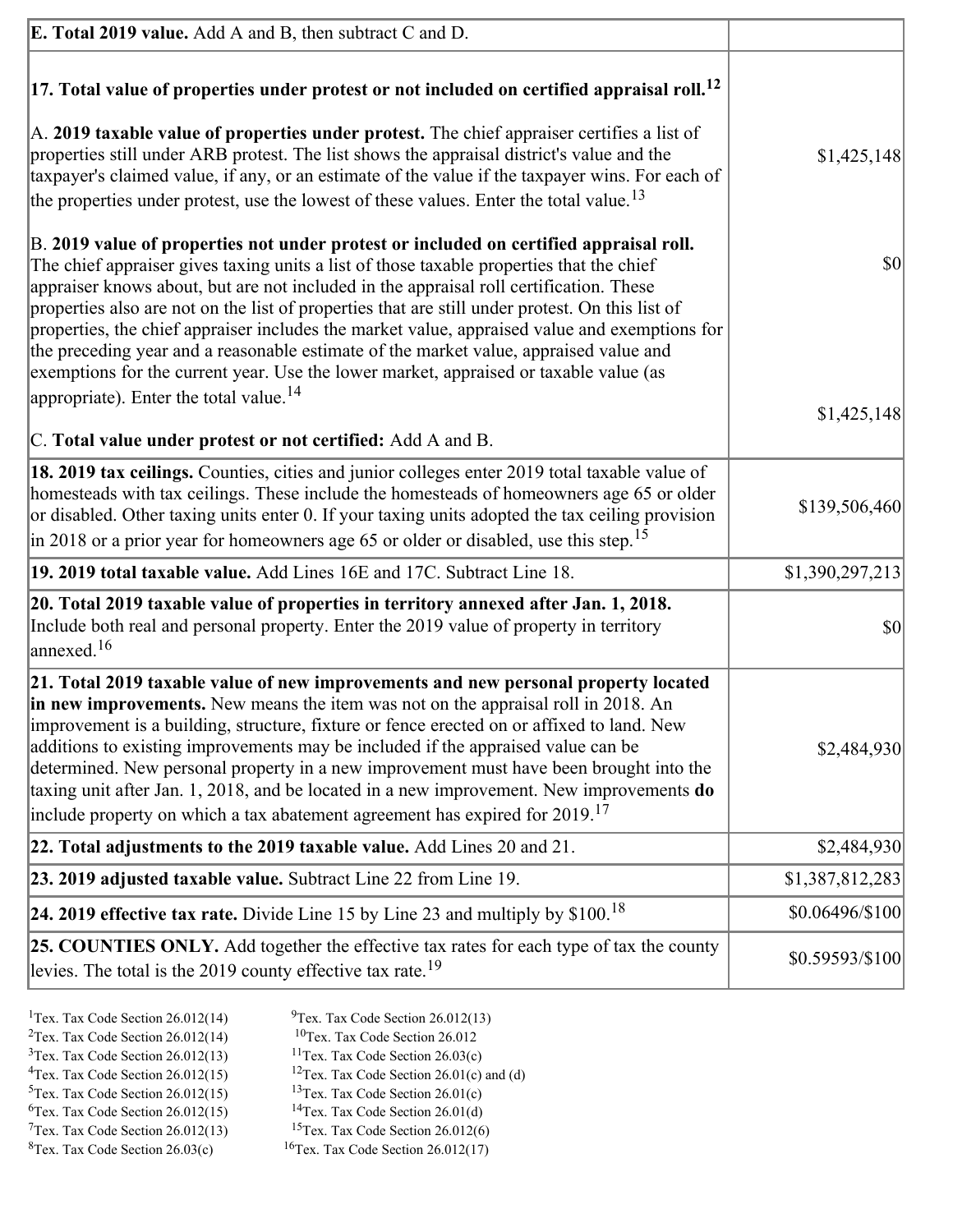# **SECTION 2: Rollback Tax Rate (Farm to Market/Flood Control Fund)**

The rollback tax rate is split into two separate rates:

- 1. **Maintenance and Operations (M&O):** The M&O portion is the tax rate that is needed to raise the same amount of taxes that the taxing unit levied in the prior year plus eight percent. This rate accounts for such things as salaries, utilities and day-to-day operations.
- 2. **Debt:** The debt tax rate includes the debt service necessary to pay the taxing unit's debt payments in the coming year. This rate accounts for principal and interest on bonds and other debt secured by property tax revenue.

The rollback tax rate for a county is the sum of the rollback tax rates calculated for each type of tax the county levies. In most cases the rollback tax rate exceeds the effective tax rate, but occasionally decreases in a taxing unit's debt service will cause the effective tax rate to be higher than the rollback tax rate.

| <b>Rollback Tax Rate Activity</b>                                                                                                                                                                                                                                                                                                                                                                                                                                                                                                                                                                                                                                       | <b>Amount/Rate</b>                  |
|-------------------------------------------------------------------------------------------------------------------------------------------------------------------------------------------------------------------------------------------------------------------------------------------------------------------------------------------------------------------------------------------------------------------------------------------------------------------------------------------------------------------------------------------------------------------------------------------------------------------------------------------------------------------------|-------------------------------------|
| 26. 2018 maintenance and operations ( $M&O$ ) tax rate.                                                                                                                                                                                                                                                                                                                                                                                                                                                                                                                                                                                                                 | $$0.07122/\$100$                    |
| 27. 2018 adjusted taxable value. Enter the amount from Line 11.                                                                                                                                                                                                                                                                                                                                                                                                                                                                                                                                                                                                         | \$1,265,555,686                     |
| 28. 2018 M&O taxes.                                                                                                                                                                                                                                                                                                                                                                                                                                                                                                                                                                                                                                                     |                                     |
| A. Multiply Line 26 by Line 27 and divide by $$100$ .                                                                                                                                                                                                                                                                                                                                                                                                                                                                                                                                                                                                                   | \$901,328                           |
| B. Cities, counties and hospital districts with additional sales tax: Amount of additional<br>sales tax collected and spent on M&O expenses in 2018. Enter amount from full year's sales<br>tax revenue spent for M&O in 2018 fiscal year, if any. Other taxing units enter 0. Counties<br>exclude any amount that was spent for economic development grants from the amount of<br>sales tax spent.                                                                                                                                                                                                                                                                     | $\vert \mathbf{S} \mathbf{O} \vert$ |
| C. Counties: Enter the amount for the state criminal justice mandate. If second or later year,<br>the amount is for increased cost above last year's amount. Other taxing units enter 0.                                                                                                                                                                                                                                                                                                                                                                                                                                                                                | $ 10\rangle$                        |
| D. Transferring function: If discontinuing all of a department, function or activity and<br>transferring it to another taxing unit by written contract, enter the amount spent by the taxing<br>unit discontinuing the function in the 12 months preceding the month of this calculation. If<br>the taxing unit did not operate this function for this 12-month period, use the amount spent<br>in the last full fiscal year in which the taxing unit operated the function. The taxing unit<br>discontinuing the function will subtract this amount in H below. The taxing unit receiving<br>the function will add this amount in H below. Other taxing units enter 0. | $ 10\rangle$                        |
| E. Taxes refunded for years preceding tax year 2018: Enter the amount of M&O taxes<br>refunded in the preceding year for taxes before that year. Types of refunds include court<br>decisions, Tax Code Section 25.25(b) and (c) corrections and Tax Code Section 31.11<br>payment errors. Do not include refunds for tax year 2018. This line applies only to tax years<br>preceding tax year 2018.                                                                                                                                                                                                                                                                     | \$209                               |
| <b>F. Enhanced indigent health care expenditures:</b> Enter the increased amount for the<br>current year's enhanced indigent health care expenditures above the preceding tax year's<br>enhanced indigent health care expenditures, less any state assistance.                                                                                                                                                                                                                                                                                                                                                                                                          | <b>\$0</b>                          |
| <b>G. Taxes in TIF:</b> Enter the amount of taxes paid into the tax increment fund for a<br>reinvestment zone as agreed by the taxing taxing unit. If the taxing unit has no 2019<br>captured appraised value in Line 16D, enter 0.                                                                                                                                                                                                                                                                                                                                                                                                                                     | $ 10\rangle$                        |
| <b>H. Adjusted M&amp;O Taxes.</b> Add A, B, C, E and F. For taxing unit with D, subtract if<br>discontinuing function and add if receiving function. Subtract G.                                                                                                                                                                                                                                                                                                                                                                                                                                                                                                        | \$901,537                           |
| 29. 2019 adjusted taxable value. Enter Line 23 from the Effective Tax Rate Worksheet.                                                                                                                                                                                                                                                                                                                                                                                                                                                                                                                                                                                   | \$1,387,812,283                     |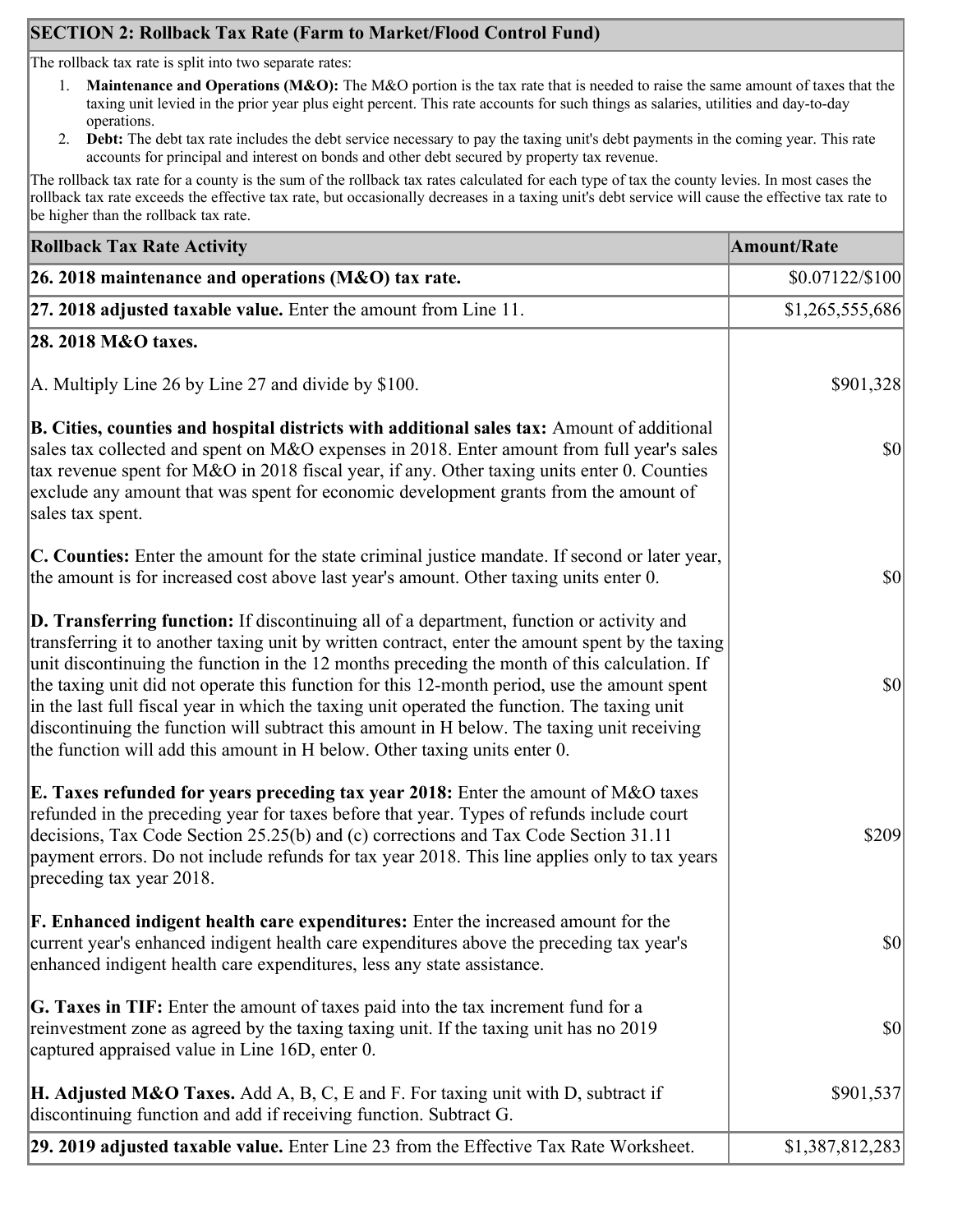| 30. 2019 effective maintenance and operations rate. Divide Line 28H by Line 29 and<br>multiply by \$100.                                                                                                                                                                                                                                                                                      | $$0.06496/\$100$ |
|-----------------------------------------------------------------------------------------------------------------------------------------------------------------------------------------------------------------------------------------------------------------------------------------------------------------------------------------------------------------------------------------------|------------------|
| $31.2019$ rollback maintenance and operation rate. Multiply Line 30 by 1.08.                                                                                                                                                                                                                                                                                                                  | $$0.07015/\$100$ |
| 32. Total 2019 debt to be paid with property taxes and additional sales tax revenue.<br>Debt means the interest and principal that will be paid on debts that:<br>$(1)$ are paid by property taxes,<br>$(2)$ are secured by property taxes,<br>$(3)$ are scheduled for payment over a period longer than one year and<br>(4) are not classified in the taxing unit's budget as $M&O$ expenses |                  |
| A. Debt also includes contractual payments to other taxing units that have incurred debts on<br>behalf of this taxing unit, if those debts meet the four conditions above. Include only<br>amounts that will be paid from property tax revenue. Do not include appraisal district budget<br>payments. Enter debt amount.                                                                      | $ 10\rangle$     |
| B. Subtract unencumbered fund amount used to reduce total debt.                                                                                                                                                                                                                                                                                                                               | $ 10\rangle$     |
| C. Subtract <b>amount paid</b> from other resources.                                                                                                                                                                                                                                                                                                                                          |                  |
| D. Adjusted debt. Subtract B and C from A.                                                                                                                                                                                                                                                                                                                                                    | $ 10\rangle$     |
|                                                                                                                                                                                                                                                                                                                                                                                               | $ 10\rangle$     |
| 33. Certified 2018 excess debt collections. Enter the amount certified by the collector.                                                                                                                                                                                                                                                                                                      | $ 10\rangle$     |
| 34. Adjusted 2019 debt. Subtract Line 33 from Line 32D.                                                                                                                                                                                                                                                                                                                                       | \$0              |
| 35. Certified 2019 anticipated collection rate. Enter the rate certified by the collector. If<br>the rate is 100 percent or greater, enter 100 percent.                                                                                                                                                                                                                                       | 100.00%          |
| 36. 2019 debt adjusted for collections. Divide Line 34 by Line 35                                                                                                                                                                                                                                                                                                                             | $ 10\rangle$     |
| <b>37. 2019 total taxable value.</b> Enter the amount on Line 19.                                                                                                                                                                                                                                                                                                                             | \$1,390,297,213  |
| <b>38. 2019 debt tax rate.</b> Divide Line 36 by Line 37 and multiply by \$100.                                                                                                                                                                                                                                                                                                               | \$0.00000/\$100  |
| 39. 2019 rollback tax rate. Add Lines 31 and 38.                                                                                                                                                                                                                                                                                                                                              | \$0.07015/\$100  |
| 40. COUNTIES ONLY. Add together the rollback tax rates for each type of tax the county<br>levies. The total is the 2019 county rollback tax rate.                                                                                                                                                                                                                                             | $$0.64425/\$100$ |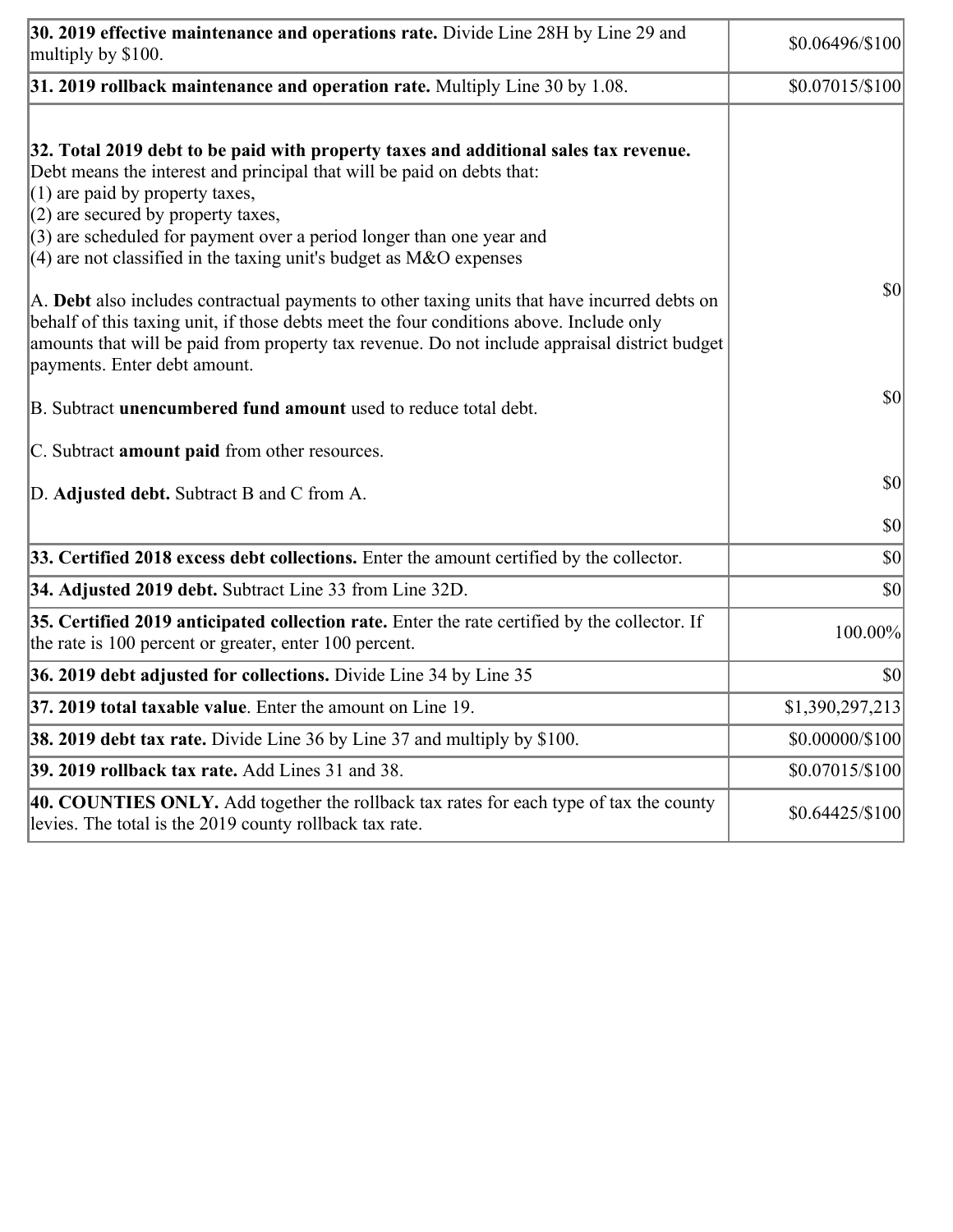## **SECTION 3: Additional Sales Tax to Reduce Property Taxes**

Cities, counties and hospital districts may levy a sales tax specifically to reduce property taxes. Local voters by election must approve imposing orabolishing the additional sales tax. If approved, the taxing unit must reduce its effective and rollback tax rates to offset the expected sales tax revenue.

This section should only be completed by a county, city or hospital district that is required to adjust its effective tax rate and/or rollback tax rate because it adopted the additional sales tax.

| <b>Activity</b>                                                                                                                                                                                                                                                                                                                                                                                                                                                                                                                                                                    | <b>Amount/Rate</b> |
|------------------------------------------------------------------------------------------------------------------------------------------------------------------------------------------------------------------------------------------------------------------------------------------------------------------------------------------------------------------------------------------------------------------------------------------------------------------------------------------------------------------------------------------------------------------------------------|--------------------|
| 41. Taxable Sales. For taxing units that adopted the sales tax in November 2018 or May<br>[2019, enter the Comptroller's estimate of taxable sales for the previous four quarters. <sup>20</sup><br>Estimates of taxable sales may be obtained through the Comptroller's Allocation Historical<br><b>Summary</b> webpage. Taxing units that adopted the sales tax before November 2018, skip this<br>line.                                                                                                                                                                         | $ 10\rangle$       |
| 42. Estimated sales tax revenue. Counties exclude any amount that is or will be spent for<br>economic development grants from the amount of estimated sales tax revenue. <sup>21</sup> Taxing<br>units that adopted the sales tax in November 2018 or in May 2019.<br>Multiply the amount on Line 41 by the sales tax rate (.01, .005 or .0025, as applicable) and<br>multiply the result by .95. <sup>22</sup><br> - or -<br>Taxing units that adopted the sales tax before November 2018.<br>Enter the sales tax revenue for the previous four quarters. Do not multiply by .95. | $ 10\rangle$       |
| 43. 2019 total taxable value. Enter the amount from Line 37 of the Rollback Tax Rate<br>Worksheet.                                                                                                                                                                                                                                                                                                                                                                                                                                                                                 | \$1,398,106,533    |
| 44. Sales tax adjustment rate. Divide Line 42 by Line 43 and multiply by $$100$ .                                                                                                                                                                                                                                                                                                                                                                                                                                                                                                  | \$0/\$100          |
| 45. 2019 effective tax rate, unadjusted for sales tax. <sup>23</sup> Enter the rate from Line 24 or 25,<br>as applicable, on the Effective Tax Rate Worksheet.                                                                                                                                                                                                                                                                                                                                                                                                                     | \$0.59593/\$100    |
| 46. 2019 effective tax rate, adjusted for sales tax. Taxing units that adopted the sales tax in<br>November 2018 or in May 2019. Subtract Line 44 from Line 45. Skip to Line 47 if you<br>adopted the additional sales tax before November 2018.                                                                                                                                                                                                                                                                                                                                   | \$0.59593/\$100    |
| 47. 2019 rollback tax rate, unadjusted for sales tax. <sup>24</sup> Enter the rate from Line 39 or 40,<br>as applicable, of the Rollback Tax Rate Worksheet.                                                                                                                                                                                                                                                                                                                                                                                                                       | $$0.64425/\$100$   |
| [48. 2019 rollback tax rate, adjusted for sales tax. Subtract Line 44 from Line 47.                                                                                                                                                                                                                                                                                                                                                                                                                                                                                                | $$0.64425/\$100$   |

<sup>17</sup>Tex. Tax Code Section 26.012(17)

<sup>18</sup>Tex. Tax Code Section 26.04(c)

<sup>19</sup>Tex. Tax Code Section 26.04(d)

 $20$ Tex. Tax Code Section 26.041(d)

<sup>21</sup>Tex. Tax Code Section  $26.041(i)$ 

 $22$ Tex. Tax Code Section 26.041(d)

 $23$ Tex. Tax Code Section 26.04(c)  $24$ Tex. Tax Code Section 26.04(c)